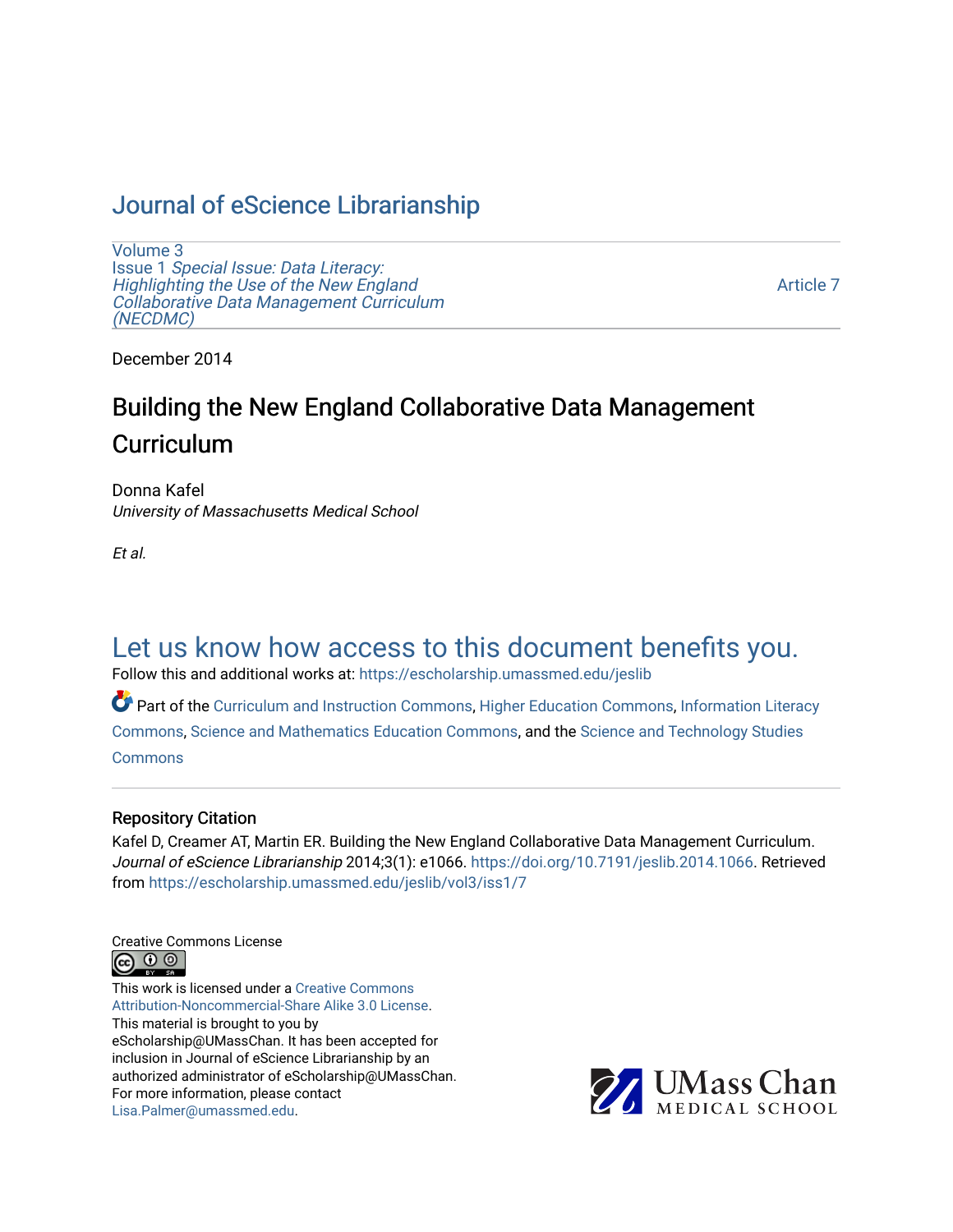

Journal of eScience Librarianship

putting the pieces together: theory and practice

#### **Building the New England Collaborative Data Management Curriculum**

Donna Kafel,<sup>1</sup> Andrew T. Creamer,<sup>2</sup> Elaine R. Martin<sup>1</sup>

<sup>1</sup> University of Massachusetts Medical School, Worcester, MA, USA

<sup>2</sup> Brown University, Providence, RI, USA

#### **Abstract**

The need for a curriculum designed for librarians to use for teaching STEM research data management skills to their constituents from diverse STEM disciplines has been widely identified (Qin and D'Ignazio 2010). From 2012-2014, a collaborative group of New England librarians, led by a project team from the University of Massachusetts Medical School, developed lecture notes, presentation slides, assignments, readings, and case studies for teaching research data management. The New England Collabora-

#### **Introduction**

In the 2010 OCLC report "A Slice of Research Life: Information Support for Research in the United States", Susan Kroll and Rick Forsman concluded that "research findings and products are scattered across institutions, older documents and data are becoming inaccessible, and it is uncertain how today's digital content will be carried forward as information technology evolves. Most universities have not addressed this concern and researchers are unable to do so individually." (Kroll and Forsman 2010). Since this report was published, research libraries have developed new services that facilitate the accessibility, management, and long-term preservation of their institution's locally produced research data. One such service libraries are increasingly providing is tive Data Management Curriculum (NECDMC) is unique in its flexibility; providing subject agnostic instructional materials in a modular format for teaching common data management best practices along with a suite of teaching cases illustrating data management in disciplinary contexts. This article is a follow-up to the "Teaching Research Data Management: An Undergraduate/ Graduate Curriculum (Piorun et al. 2012) that was published in the Journal of eScience Librarianship.

instruction on research data management best practices for researchers and students who produce and collect research data at their institutions. Many librarians delegated to teach research data management are new to the concept of data information literacy and are investing significant professional development time learning research data management competencies and skills that science data literacy encompasses. Many of these novice data management instructors voice frustration that they lack the time and expertise to develop comprehensive data management teaching materials that are relevant to the STEM disciplines of their research communities. Librarians who have taught research data management to heterogeneous classes have commented on the challenge of comprehensively addressing discipline-specific data management issues

**Correspondence to** Donna Kafel: donna.kafel@umassmed.edu **Keywords:** research data management, data information literacy, curriculum, New England, health sciences, STEM, best practices, modules, research teaching cases, collaboration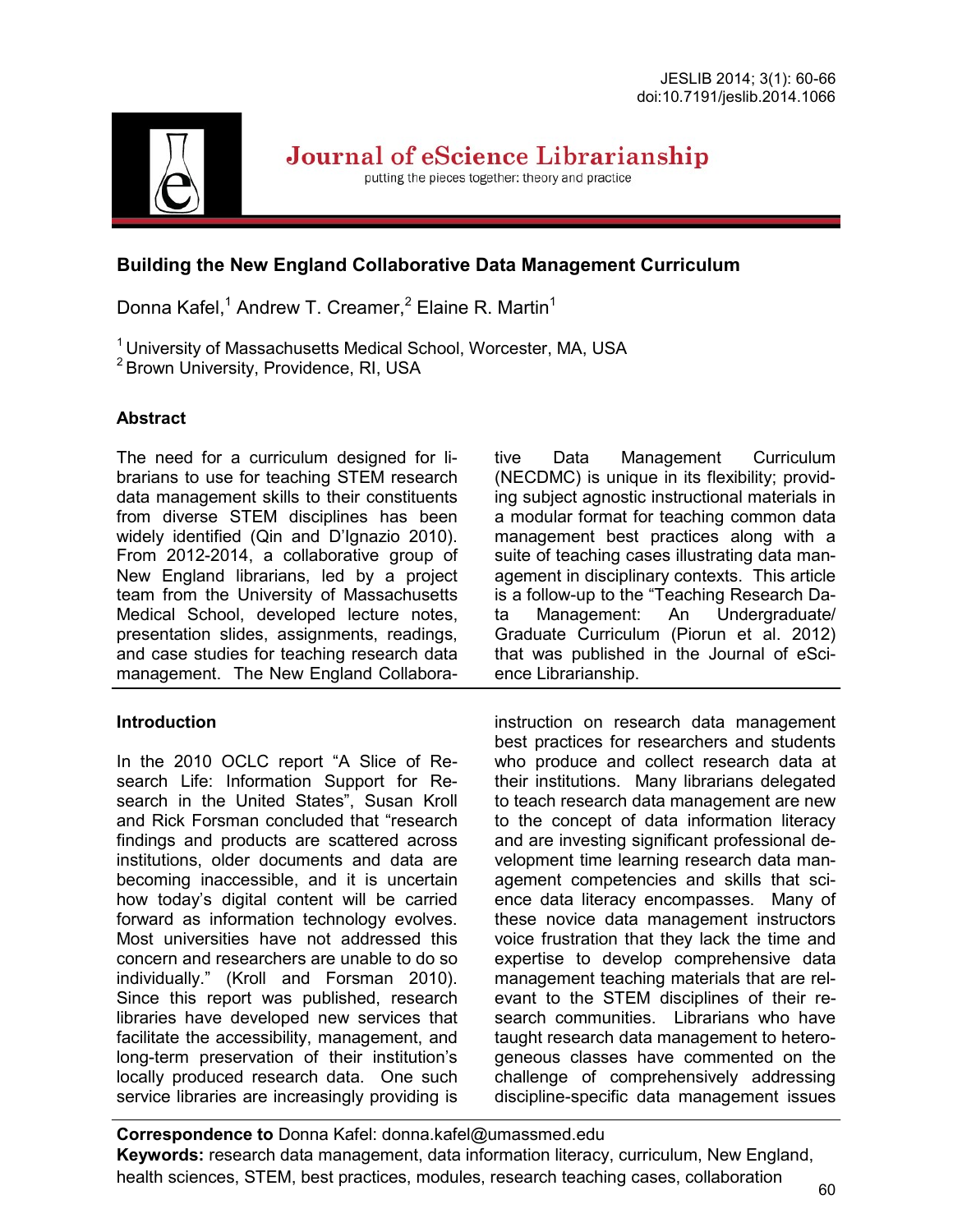and practices. (Qin and D'Ignazio 2010; Whitmire 2013).

Adding to these challenges is the reality that many STEM librarians have non-STEM educational backgrounds, as Creamer et al. found in a 2009 assessment of the educational backgrounds of New England health sciences and STEM librarians (Creamer 2011). Librarians lacking a science background and who are unfamiliar with scientific research environments (e.g. research personnel, project design, workflows, instrumentation, protocols) are concerned about their competence for delivering contextual research data management instruction to their researchers. The literature asserts that research libraries need reliable information on researchers' data needs and data curation practices to develop services that support outreach and teaching, and that these services need to be developed with the combined efforts of subject liaisons. (Scaramozzino et al. 2012; Gabridge 2009). These findings highlight the need for comprehensive educational tools that librarians can use for teaching data management to researchers in diverse STEM fields. Recognizing this need, three initiatives, DataONE, the Data Information Literacy Project, and the New England e-Science Collaboration each developed research data management curricula. The DataONE Education Modules are geared for environmental sciences and the University of Minnesota's Data Management Course (developed as part of the Data Information Literacy project) is intended for engineering students. The New England Collaborative Data Management Curriculum (NECDMC) stands apart for its subject agnostic approach. Authored by a coalition of STEM, metadata, and repository librarians, NECDMC addresses the need for data management educational materials that librarians can use to teach research data management to diverse STEM disciplines. Composed of seven instructional modules that address key components of the National Science Foundation's data management plan recommendations, the modules include lecture

notes, readings, activities, STEM teaching cases and sample data management plans, NECDMC is a flexible tool that librarians can easily customize to meet the research data management learning needs of their particular audiences.

#### **The Frameworks Project**

The development of NECDMC was a direct outcome of an earlier collaboration between the University of Massachusetts Medical School (UMMS) and Worcester Polytechnic Institute (WPI). Faculty, researchers, graduate students and librarians from both institutions partnered on an IMLS planning grant to develop frameworks for an openly accessible data management curriculum for undergraduate and graduate students and researchers from a broad range of science, health sciences, and technology fields (Piorun et. al 2012). Collaborators stressed the need to develop teaching materials that were relevant to multiple STEM disciplines. Noting that data, research culture, and workflows varied immensely from one discipline to another, faculty from both institutions suggested that the data management curriculum be case-based so that students in various disciplines could understand data management concepts in familiar contexts. Heeding this suggestion, the project leaders interviewed three faculty members about their projects and developed the initial cases and design template, which served as a model for future case development.

In addition to the cases, the frameworks, including lesson plans for a seven module online curriculum were also developed. The frameworks would serve as the outline for later content development. Following the conclusion of this initial planning grant, the UMMS team of librarians was awarded funding by the National Network of Libraries of Medicine New England Region (NN/LM, NER) to fully develop lectures for the seven instructional modules and teaching cases. The UMMS librarians led a collaboration of New England librarians who authored the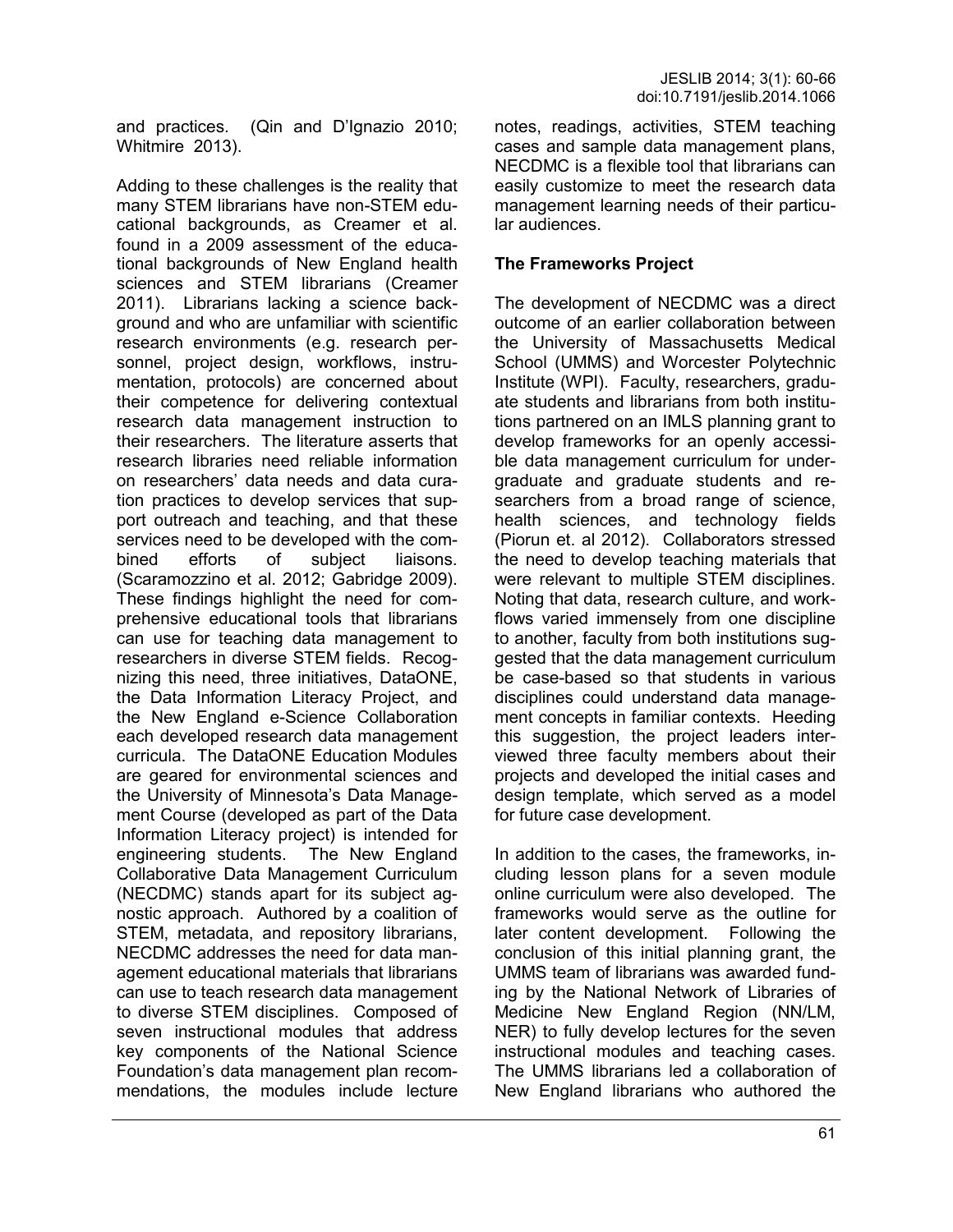instructional modules and additional teaching cases.

#### **Launching the Curriculum**

Launching the curriculum was a multi-phase collaborative endeavor. First, the project team secured additional funding from the National Network of Libraries of Medicine, New England Region (NNLM/NER). Next, the development team was expanded to include additional partners with expertise in metadata, institutional repositories, data management planning, etc. to author the modules. In their discussions with potential partners, the team outlined what the responsibilities of project partners would be: coauthoring curriculum modules; disseminating the curriculum to faculty at their institutions; and delivering the content in classes at their institutions.

Responses to the project team's invitation to partner on content development and to implement the curriculum at local settings revealed a great deal of interest from the corresponding libraries. Several potential partners had been planning to teach research data management to their staff, students, and researchers, and recognized the advantages of participating in a group effort to develop the curriculum. They noted that working with others to develop content that could easily be adapted for their local use would ultimately save them time and effort, and would also leverage contributors' expertise in specific areas of research data management. Libraries from the following institutions accepted the team's initial invitation to partner with the project team on the curriculum: University of Massachusetts Amherst, Tufts, Northeastern, and the Marine Biological Laboratory and Woods Hole Oceanographic Institution (MBLWHOI). Table 1 notes the seven modules and their corresponding partner authors. In addition to taking responsibility for fully developing the content for their modules, some partners contributed additional research cases and examples of data management plans.

From beginning to end, the partners took about nine months to outline their modules, develop the content drafts and revisions, teaching slides, etc. Following this phase, the project coordinators sent the entire curriculum to outside experts (librarians practicing in the areas that the modules covered) for peer review. Upon completion of the review process, the partners submitted revisions and met several times to finalize content. The New England Collaborative Data Management Curriculum (NECDMC) ([http://](http://library.umassmed.edu/necdmc/index) [library.umassmed.edu/necdmc/index\)](http://library.umassmed.edu/necdmc/index) was published in November 2013. A Creative Commons Attribution-NonCommercial Share Alike license allows users of the curriculum to customize the full curriculum or parts of it, and modify it to the needs of their students. Along with the lesson plans and modules, the NECDMC site includes research cases, sample data management plans, student activities, instructions on using the curriculum, and a "Join the Collaboration" page that invites librarians to become pilot partners and implement NECDMC at their institutions.

#### **Collaborative Curriculum Development Challenges**

As to be expected, developing content via collaboration poses challenges as well as exciting opportunities for richer content development. An initial challenge was locating a suitable partner to develop module 7 in the initial development stage. All originating partners lacked expertise in archiving and preservation. The curriculum was originally launched without module 7 fully developed; however, over the summer of 2013 University of Connecticut and Harvard Countway joined the collaboration and completed module 7. A second challenge noted by partners was the potential for overlap as partners initially developed their modules independently of each other. Some content may be more relevant to one module than another or duplicated in several modules. In the cases where overlap occurred, partners decided on a case-by-case basis during the final review stage how each instance should be ad-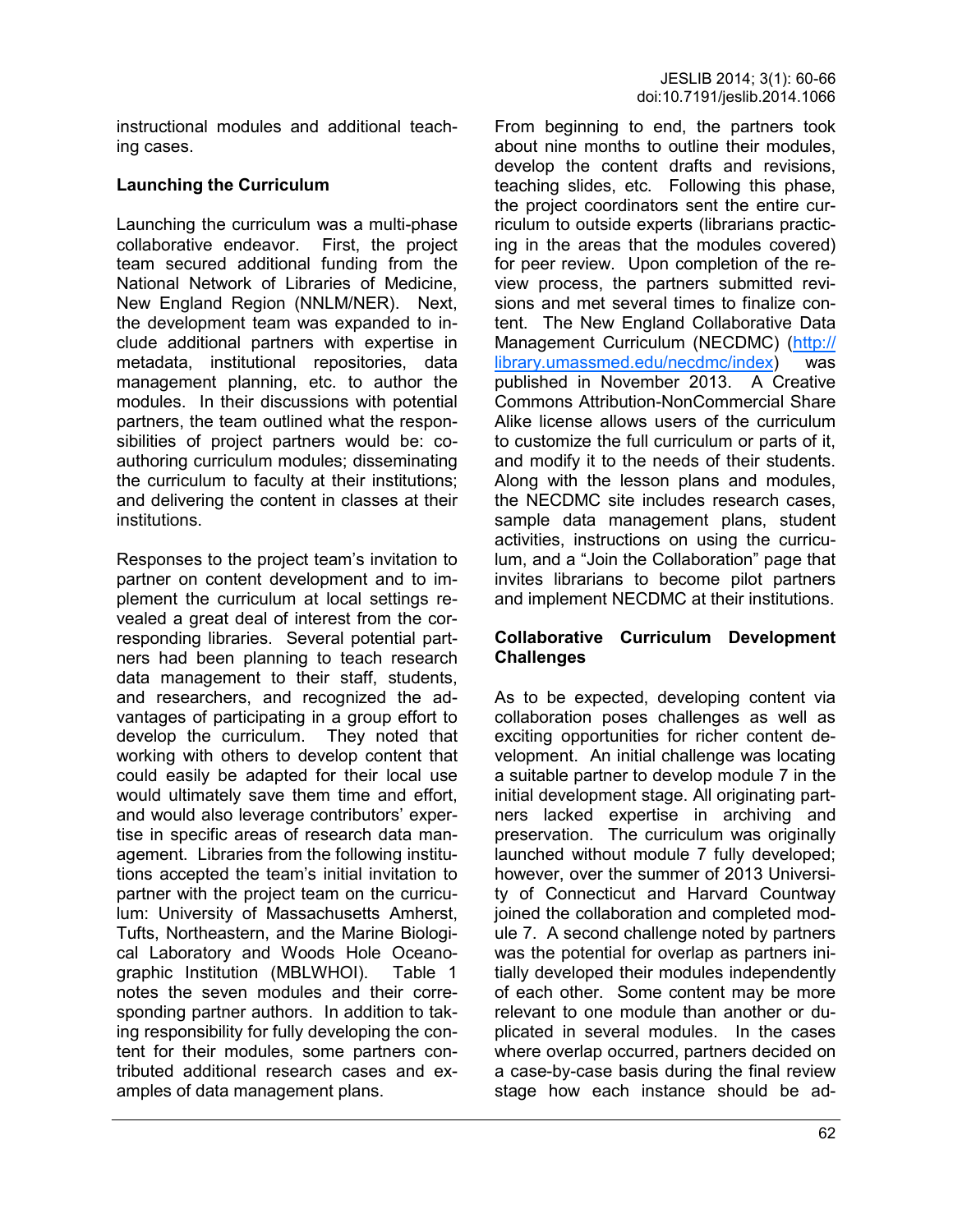| Module                                                                   | Author(s)                                                                                                                |
|--------------------------------------------------------------------------|--------------------------------------------------------------------------------------------------------------------------|
| Module 1: Overview of Research Data<br>Management                        | Regina Raboin, Tufts University                                                                                          |
|                                                                          | Andrew Creamer and Donna Kafel, University of<br><b>Massachusetts Medical School</b>                                     |
| Module 2: Types, Formats, and Stages of Data                             | Jen Ferguson, Northeastern University                                                                                    |
| Module 3: Contextual Details Needed to Make<br>Data Meaningful to Others | Elizabeth Coburn, John Furfey, and Jen Walton,<br>Marine Biologic Laboratory and Woods Hole<br>Oceanographic Institution |
|                                                                          | Alexander May and Alicia Morris, Tufts University                                                                        |
| Module 4: Data Storage, Backup, and Security                             | MJ Canavan, Steve McGinty, and Rebecca Reznik-<br>Zellen, University of Massachusetts Amherst                            |
| Module 5: Legal and Ethical Implications of<br>Research Data             | Donna Kafel and Lisa Palmer, University of Mas-<br>sachusetts Medical School                                             |
|                                                                          | Lynne Riley, Worcester Polytechnic Institute                                                                             |
| Module 6: Data Sharing and Re-use Policies                               | Matt Sheridan, Laura Quilter, and Aaron Rubin-<br>stein, University of Massachusetts Amherst                             |
|                                                                          | Elizabeth Coburn, John Furfey, and Jen Walton,<br>Marine Biologic Laboratory and Woods Hole<br>Oceanographic Institution |
| Module 7: Repositories, Archiving, $\&$<br>Preservation                  | Introduction: Andrew Creamer, University of<br>Massachusetts Medical School                                              |
|                                                                          | David Lowe, University of Connecticut                                                                                    |
|                                                                          | Darla White and Emily R. Novak Gustainis,<br>Harvard University                                                          |

### **Table 1:** NECDMC Module Co-authors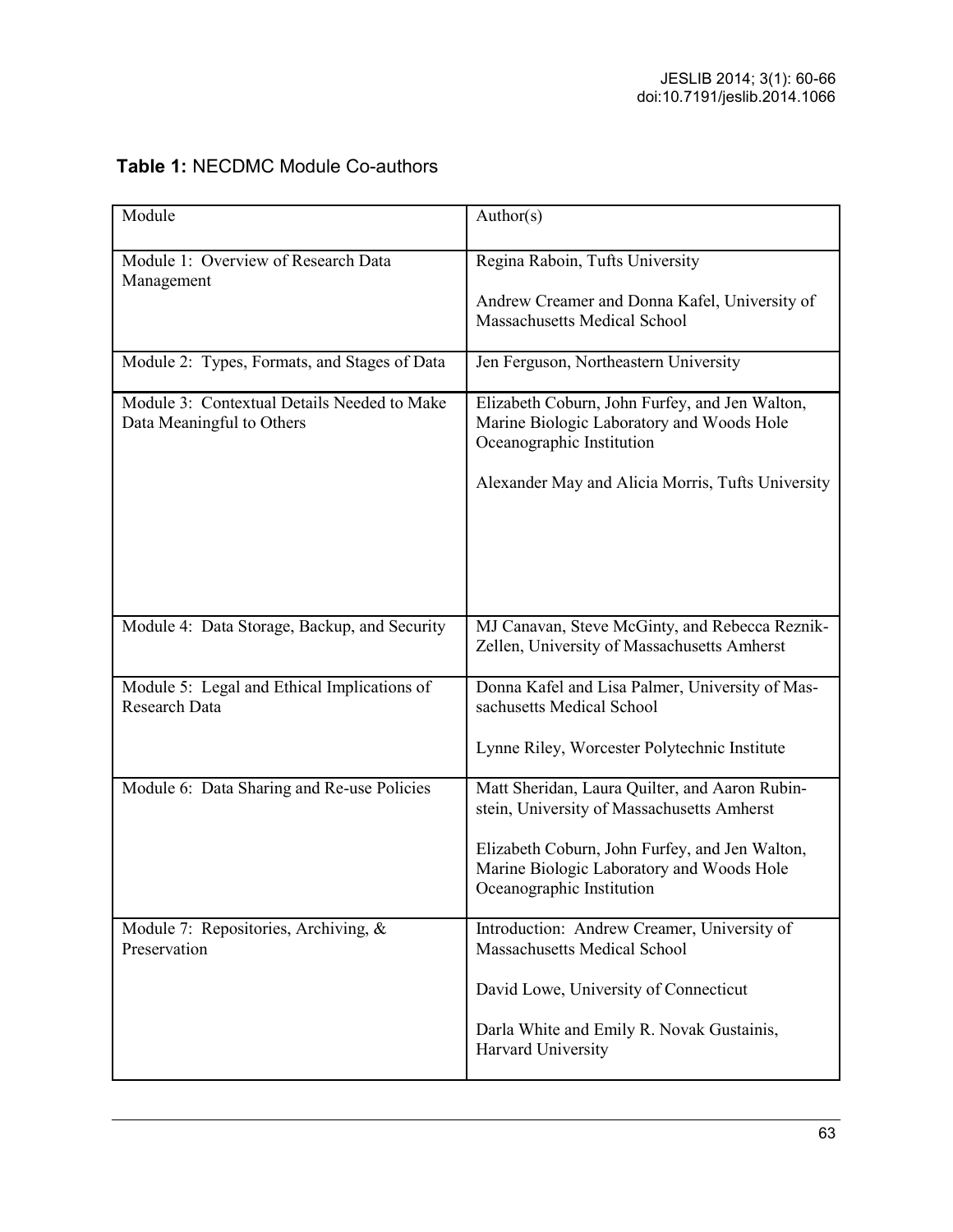dressed and consensus was reached amongst all partners. The final challenge was the time it took to develop and finalize the content. Originally the team thought the modules would be developed in less than six months, but partners were all working librarians with busy schedules, working on the curricular content in addition to their regularly scheduled duties, so there were inevitable delays. Despite these challenges, this collaborative approach to research data management curriculum development proved beneficial. Partners brought a variety of subject skills, teaching skills, and librarianship competencies that no one group could have singly possessed. The project coordinators continue to believe that the collaborative approach, despite its challenges, led to a better final product.

#### **New England Collaborative Data Management Curriculum Train the Trainer Workshops**

To accompany the launch of the NECDMC site in November 2013, the project team developed a train-the-trainer class "Teaching Research Data Management with the New England Collaborative Data Management Curriculum" to demonstrate how the curriculum could be used and adapted for teaching research data management to diverse STEM audiences. As the class focused specifically on how to teach with NECDMC and not on data management concepts, its forty-one registrants were required to attend a preworkshop webinar, "Best Practices for Teaching RDM and Consulting on Data Management Plans" a week prior to the November workshop. This webinar focused on key elements of data management including definitions and examples of data, relevance of well-managed data, components of a data management plan, roles for librarians, and used Tufts University's Tisch Library's Data Services Working Group's model to demonstrate how library research data services can be initiated.

The in-person workshop included back-

ground information on the Frameworks and NECDMC projects, pilot and evaluation plan, demonstration of the NECDMC site, a demonstration of teaching with a research case, a presentation on how to write a research case, and a breakout session during which attendees were assigned activities from the curriculum's modules. It was hoped that by the end of the class, participants would decide to use the NECDMC at their local site and adapt it for their teaching needs.

Responses to attendees' evaluations of the workshop revealed that attendees considered the most useful information to be the review of the components of the NECDMC website, the demonstration of teaching with a research case, and discussions on teaching methods for different audiences and settings. Participants appreciated having a suite of teaching materials to start from and not having to develop content from scratch. A second train-the-trainer class was offered in conjunction with the ACRL New England meeting in May 2014. Although the content remained the same, the instructors emphasized customizing the curriculum and its flexibility.

#### **Pilot Sites**

During the two workshops, and on the NEC-DMC website, the project team invited librarians to formally participate in the implementation of NECDMC by becoming pilot partners. Although anyone can use the curriculum, official pilot partners agreed to: 1) use one or more of the modules to teach RDM at their local setting, 2) use one or more of the research cases, 3) collect evaluations from students and submit them to the project team, 4) participate in group pilot partner conference calls, and 5) participate in follow up interviews with the project team. Pilot partners are also encouraged to enhance the diversity of NECDMC's teaching research cases by submitting new cases based on projects at their local settings.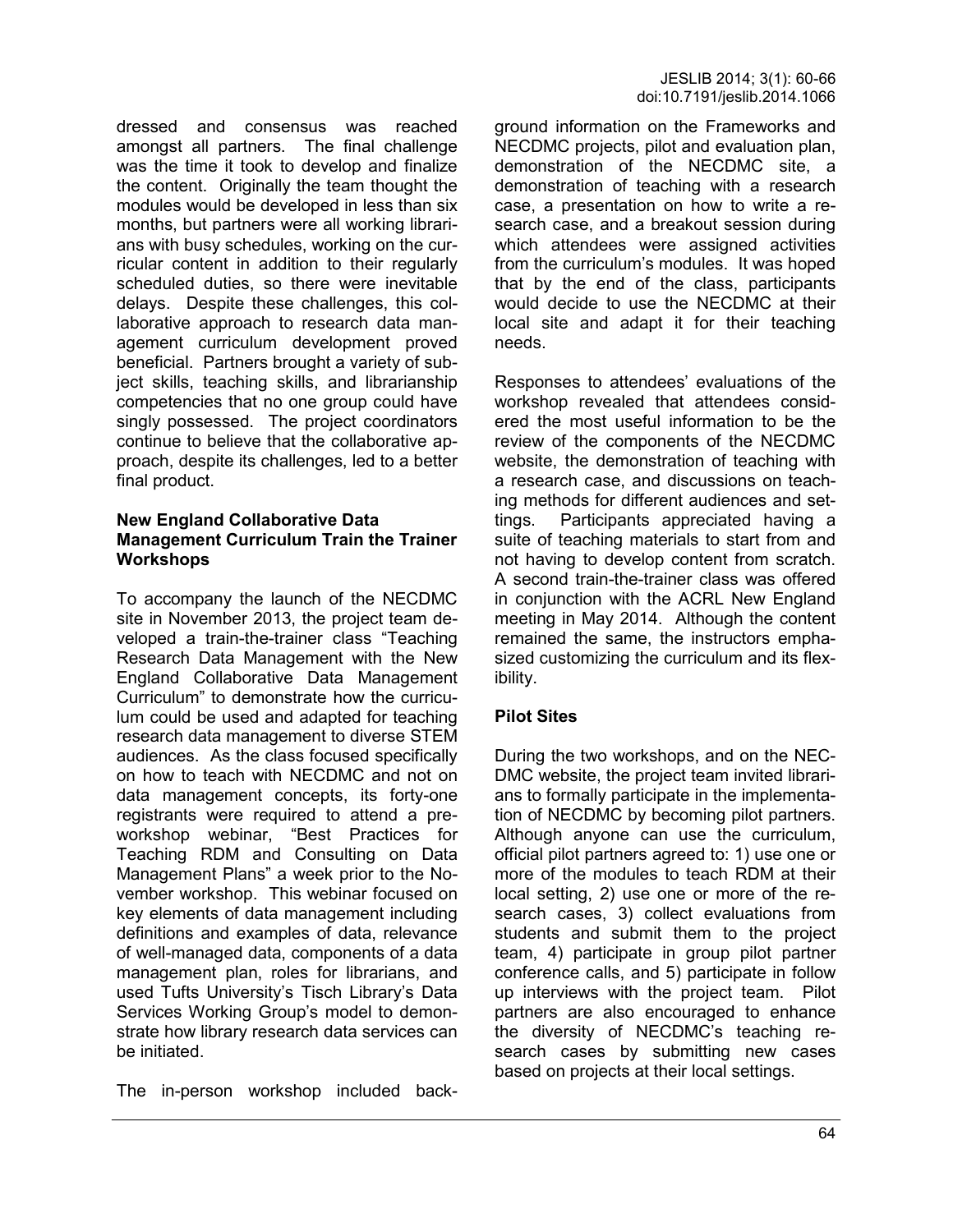At the writing of this article, there are currently twelve active official NECDMC pilot partners. Details of the NECDMC project and the curriculum's components and uses have been disseminated broadly through email announcements to library associations, schools, librarians in the e-Science Community of Interest, and at annual library conferences including the 2014 University of Massachusetts and New England Area Librarian e-Science Symposium, at a panel presentation at the 2014 Research Data & Preservation (RDAP) meeting, and the American Library Association annual meeting. The lessons learned through the implementation of NECDMC by the pilot partners will be explored in a future Journal of eScience Librarianship article.

#### **Conclusion**

The New England Collaborative Data Management Curriculum provides openly accessible and customizable teaching materials for librarians to use in teaching research data management to students and researchers in diverse STEM disciplines. The NECDMC project and its preceding project, Frameworks for a Data Management Curriculum, exemplify how a group of librarians looking for tools to teach data management, banded together and leveraged its project management skills and subject expertise to develop a unique openly accessible and freely customizable case based curriculum for use by anyone. The NECDMC project team envisions the curriculum as a dynamic entity that will evolve through future content contributions and feedback from its community of users.

#### **References**

Carlson, Jacob, Lisa Johnston, Brian Westra, and Mason Nichols. "Developing an Approach for Data Management Education: A Report from the Data Information Literacy Project." *The International Journal of Digital Curation* 8, no. 1 (2013):204-217, [http://](http://dx.doi.org/10.2218/ijdc.v8i1.254) [dx.doi.org/10.2218/ijdc.v8i1.254](http://dx.doi.org/10.2218/ijdc.v8i1.254)

Creamer, Andrew, Myrna E. Morales, Donna Kafel, Javier Crespo, and Elaine Russo Martin. "Assessment of health sciences and science and technology librarian e-science educational needs to develop an e-science web portal for librarians." *Journal of the Medical Librarian Association* 99, no. 2 (2011):153- 156, [http://dx.doi.org/10.3163/1536](http://dx.doi.org/10.3163/1536-5050.99.2.007)- [5050.99.2.007](http://dx.doi.org/10.3163/1536-5050.99.2.007)

Creamer, Andrew. 2012. "Creating an Online Research Data Management Course: A Conversation with Data Librarians Robin Rice and Stuart Macdonald." *The e-Science Portal for New England Librarians*. Accessed August 2014. [http://](http://esciencelibrary.umassmed.edu/rice_macdonald_interview.pdf) [esciencelibrary.umassmed.edu/](http://esciencelibrary.umassmed.edu/rice_macdonald_interview.pdf) [rice\\_macdonald\\_interview.pdf](http://esciencelibrary.umassmed.edu/rice_macdonald_interview.pdf)

Gabridge, Tracy. 2009. "The Last Mile: Liaison Roles in Curating Science and Engineering Research Data." *Research Library Issues: A Bimonthly Report from ARL, CNI, and SPARC,* No. 265:15-21. Accessed September 2014. [http://old.arl.org/bm~doc/rli](http://old.arl.org/bm~doc/rli-265-gabridge.pdf)-265-[gabridge.pdf](http://old.arl.org/bm~doc/rli-265-gabridge.pdf)

Kroll, Susan, and Rick Forsman. 2010. "A Slice of Research Life: Information Support for Research in the United States." Report commissioned by OCLC Research in support of the RLG Partnership. Accessed September 2014.

[https://www.oclc.org/content/dam/research/](https://www.oclc.org/content/dam/research/publications/library/2010/2010-15.pdf) [publications/library/2010/2010](https://www.oclc.org/content/dam/research/publications/library/2010/2010-15.pdf)-15.pdf

Qin, Jian and John D'Ignazio. 2010. "Lessons Learned from a Two Year Experience in Science Data Literacy Education." International Association of Scientific and Technological University Libraries, 31<sup>st</sup> Annual Conference. Paper 5. Accessed August 2014. [http://docs.lib.purdue.edu/cgi/](http://docs.lib.purdue.edu/cgi/viewcontent.cgi?article=1009&context=iatul2010) [viewcontent.cgi?](http://docs.lib.purdue.edu/cgi/viewcontent.cgi?article=1009&context=iatul2010) [article=1009&context=iatul2010](http://docs.lib.purdue.edu/cgi/viewcontent.cgi?article=1009&context=iatul2010) 

Piorun, Mary E., Donna Kafel, Tracy Leger-Hornby, Siamak Najafi, Elaine R. Martin, Paul Colombo, and Nancy R. LaPelle. "Teaching Research Data Management: An